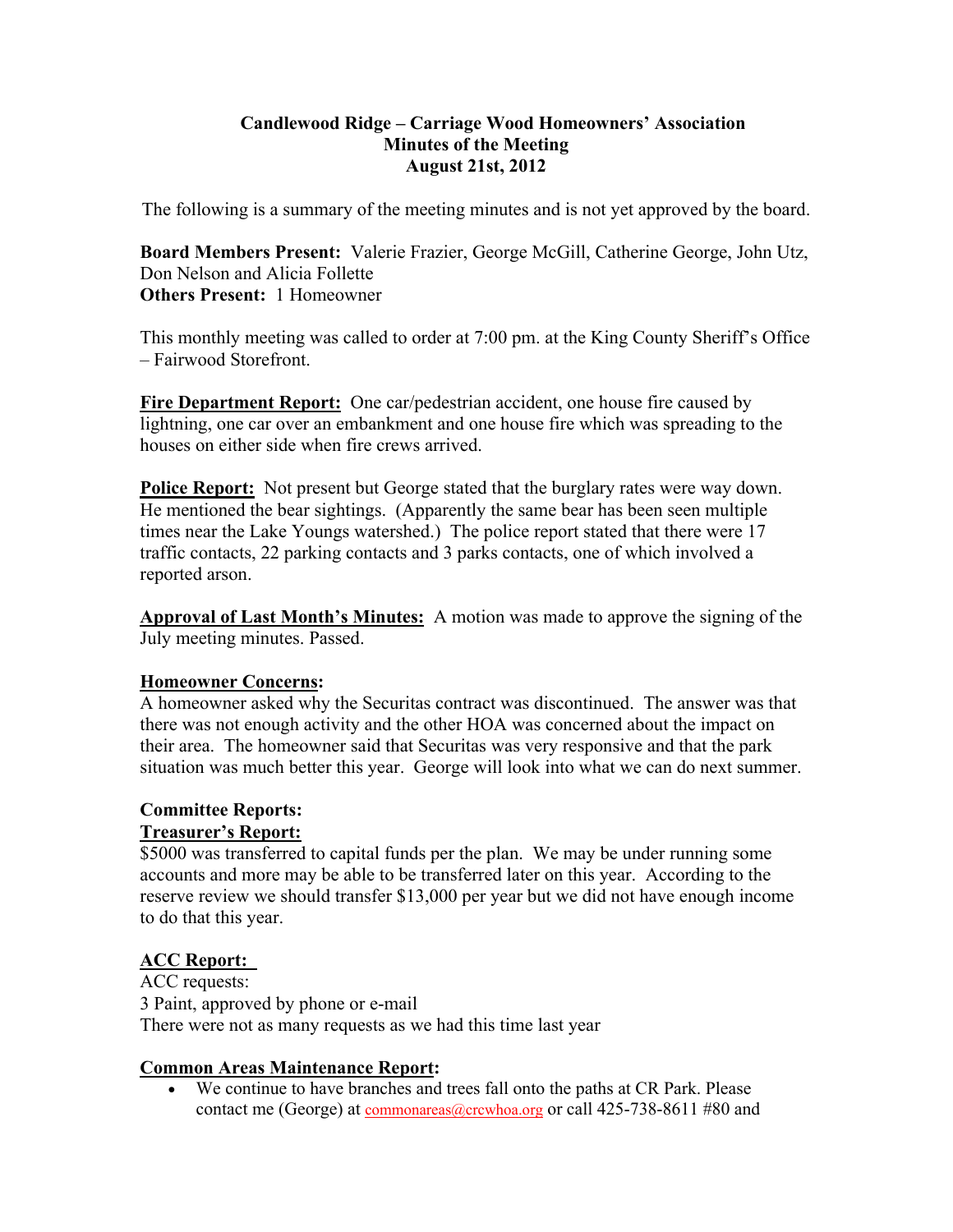leave a message if you notice any trees or branches at either park or any of the Common areas or entrances.

- Some household garbage was dumped at the CR park this month during the garbage strike.
- The CW park had one belt swing break. A replacement is on order, along with a spare. A spare infant seat was also ordered.
- There were two cases of arson at the CR park. One was witnessed, a person identified and reported to the police. The second involved a garbage container burnt to the ground. It is believed that the same people set both fires.
- The tree trimming was done as planned.
- George met with Camber about third entrance to CW and other areas that have been neglected. Camber has promised to better meet our requirements.

## **Complaints Negotiations Report:**

Reminder to all homeowners: All complaints must be signed and mailed in. They cannot be accepted via e-mail. If you get a letter, please contact the committee with your plans or issues. (For example, if you cannot do some work until an ACC form has been approved.)

The committee is working on several complaints.

## **Capital Improvement Committee:**

Please contact the board if you have any ideas for Capital Improvements.

#### **Legal and Insurance Report:**

No changes

#### **Nominating Committee**

John Utz is chair, Catherine George is a member. If you are interested in volunteering for this committee please contact the HOA president. We need at least one non board member on the committee. No report.

#### **Old Business:**

We still need a Reporting Secretary. This is a paid position.

Roles for the 2012 HOA Board Members

| John Utz         | Legal and Insurance/Nominating Committee Chair |
|------------------|------------------------------------------------|
| Alicia Follette  | Complaints                                     |
| George McGill    | Common Areas Chair                             |
| Don Nelson       | Treasurer                                      |
| Catherine George | <b>Temporary Reporting Secretary</b>           |
| Valerie Frazier  | <b>ACC/Vice President</b>                      |
| Curt Whitaker    | President                                      |

# **New Business:**

None

**Special Topics:** Visit our Website and contact the HOA via Email at: